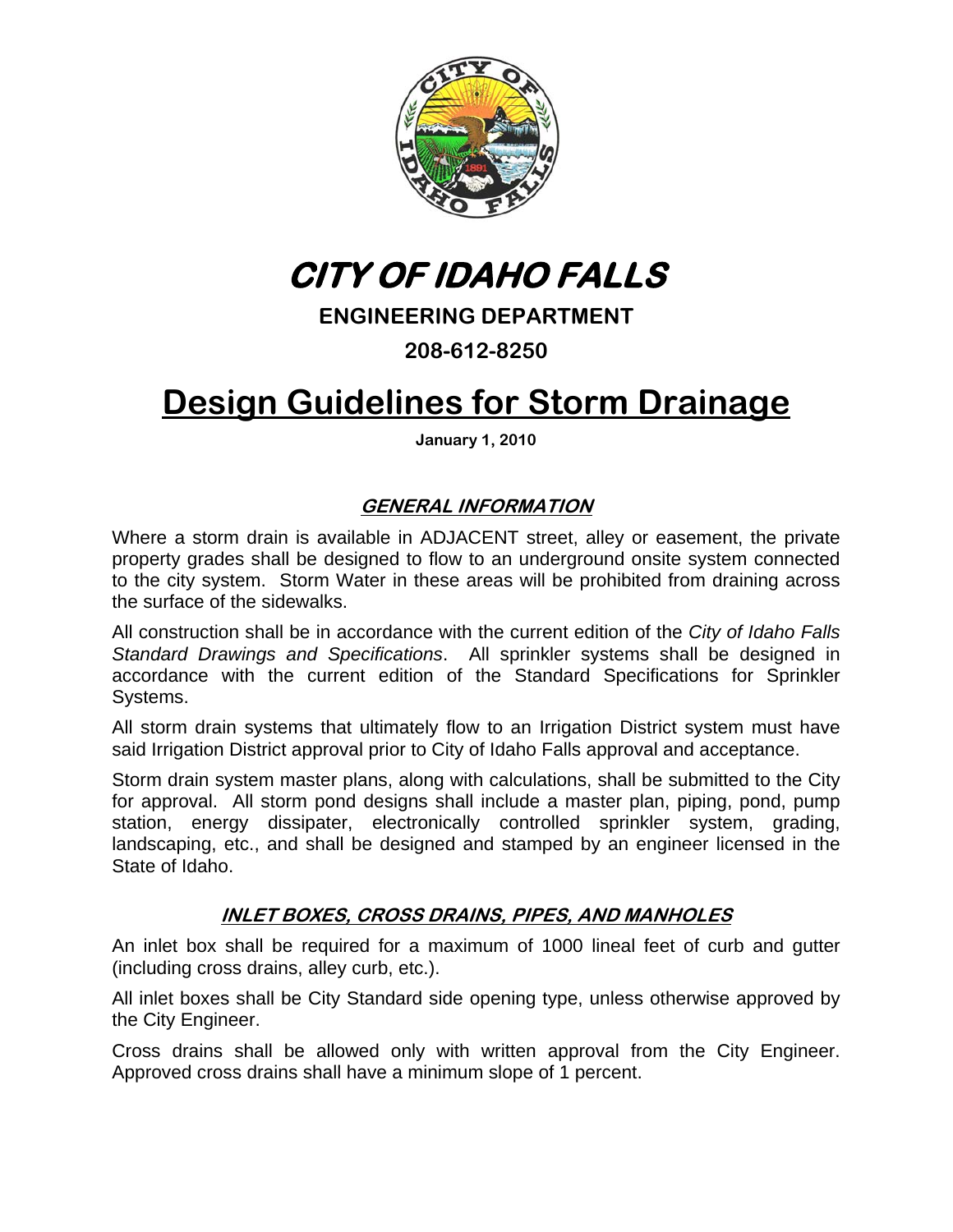All storm drain pipes and inlet boxes shall be designed to provide capacity based upon the 2 year storm frequency. (Nomographs, forms, etc. can be obtained at the City Engineering Office.)

Minimum pipe velocity is 2 feet per second at 80% full. Table shows minimum slope for pipe size at required velocity.

| Minimum Slope |
|---------------|
| 0.22%         |
| 0.16%         |
| 0.12%         |
| 0.10%         |
| 0.08%         |
| 0.07%         |
| 0.06%         |
|               |

Minimum size pipe diameter is 12 inches.

Maximum spacing between manholes is 360 feet.

#### **RETENTION POND**

The volume of pond shall equal 1.3 inches of water (over frozen ground) multiplied by the entire contributing area that flows to said pond. All ponds shall have a positive outlet or be sized at least 10 times the required volume.

The pond outlet shall be designed to drain the entire pond within 72 hours. The pond outlet shall be designed to retain the last 1 foot of storm water, so that it will either evaporate or seep into the soil.

All ponds shall have a minimum 15 foot wide asphalt access road and a minimum asphalt area of 20 feet x 20 feet at any lift station. Asphalt shall be 2 inches thick over 6 inches of aggregate base. The lift station and appurtenances shall be placed to allow clear access to the pond with trucks, mowers, etc.

The pond must have a minimum of a 10 foot wide (flat) area around the top perimeter of the pond.

The sides of the pond shall have a maximum slope of 4 feet horizontal to 1 foot vertical (4:1). A 5:1 slope is preferred.

A minimum depth of 12 inches of topsoil shall be compacted (85% to 90%) in place over the entire surface area of the pond.